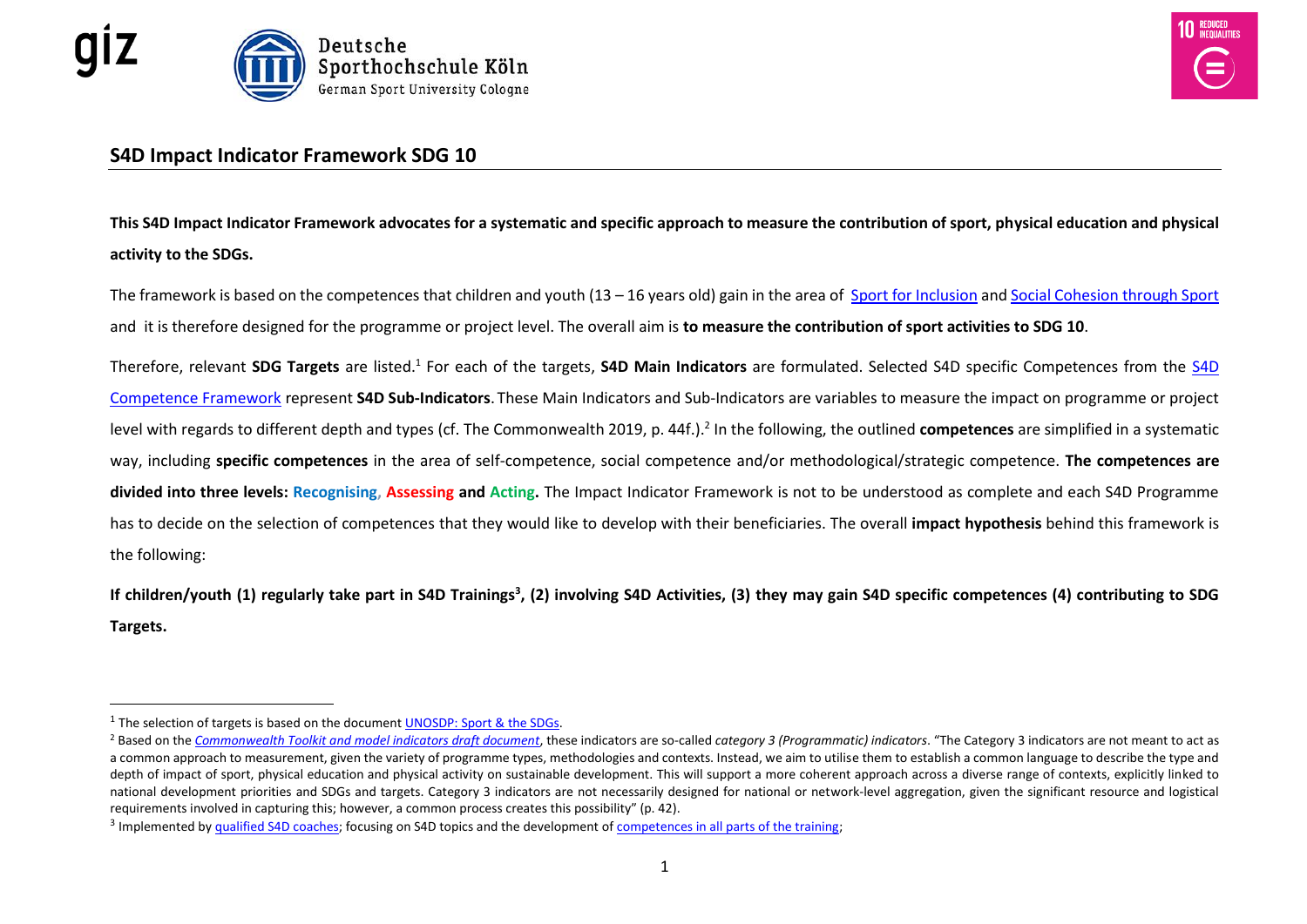



- **1.** If children/youth **regularly take part** in S4D training sessions…
- **2.** ... **involving S4D Activities focusing on SDG 10**, for example<sup>4</sup>...

|                                                      | <b>S4D Activity SDG 10</b>                 | <b>S4D Activity SDG 10</b>          | <b>S4D Activity SDG 10</b>  | <b>S4D Activity SDG 10</b>  |  |
|------------------------------------------------------|--------------------------------------------|-------------------------------------|-----------------------------|-----------------------------|--|
|                                                      | <b>Social Cohesion</b>                     | <b>Social Cohesion</b>              | <b>Social Cohesion</b>      | <b>Social Cohesion</b>      |  |
|                                                      | "Intercepting the Ball"                    | "Fair Game"                         | "Spider Web"                | "Run, Turn, Combine"        |  |
|                                                      | <b>S4D Activity SDG 10</b>                 | <b>S4D Activity SDG 10</b>          | <b>S4D Activity SDG 10</b>  | <b>S4D Activity SDG 10</b>  |  |
|                                                      | <b>Disability Inclusion</b>                | <b>Disability Inclusion</b>         | <b>Disability Inclusion</b> | <b>Disability Inclusion</b> |  |
| "Dribbling into the Squares"<br>"Blanket Volleyball" |                                            |                                     | "Mirroring"                 | "Over and Under"            |  |
|                                                      | 3.  they may gain S4D specific competences | 4.  contributing to<br>SDG targets. |                             |                             |  |
|                                                      |                                            |                                     |                             |                             |  |

| <b>General Dimension:</b> | <b>Sub-Dimension:</b>                                         | <b>S4D Sub-Indicator:</b>                                      | <b>S4D Main Indicators</b> | <b>SDG Target</b>    |
|---------------------------|---------------------------------------------------------------|----------------------------------------------------------------|----------------------------|----------------------|
| <b>S4D Competence</b>     | <b>S4D Competences</b>                                        | Selected <sup>5</sup> S4D specific competences                 |                            |                      |
| Cluster                   |                                                               |                                                                |                            |                      |
|                           |                                                               | XY % of children/youth <sup>6</sup>                            | XY% of children/youth      |                      |
| Self-competence           | <b>Self Confidence</b>                                        | know about social cohesion and disability inclusion in their   | know how to interact       | <b>Target 10.2:</b>  |
|                           | and Trust                                                     | community.                                                     | with individuals from      | By 2030, empower     |
|                           |                                                               | consider the experiences and backgrounds of the people and     | different backgrounds      | and promote the      |
|                           |                                                               | structures in their community.                                 | and with different         | social, economic     |
|                           | Responsibility                                                | know about their role and ways to be involved in their         | abilities.                 | and political inclu- |
|                           |                                                               | community.                                                     |                            | sion of all, irre-   |
|                           | reflect on possibilities to take action for more cohesion and |                                                                | critically reflect on      | spective of age,     |
|                           |                                                               | disability inclusion in their community.                       | their underlying cultural, | sex, disability,     |
|                           |                                                               | actively engage in their own community to support cohesion and | social and political norms | race, ethnicity,     |
|                           |                                                               | disability inclusion.                                          | and how they impact        | origin, religion or  |
|                           | <b>Critical Ability,</b>                                      | know about their role in situations of exclusion or conflict.  | social cohesion and        | economic or other    |
|                           | <b>Conflict Ability</b>                                       | reflect before acting in a situation of exclusion or conflict. | inclusion.                 | status               |

 $\overline{a}$ 

<sup>&</sup>lt;sup>4</sup> The S4D Activities are *examples*. They are covering only some of the competences listed. Remember: If you modify reflection questions you can focus on any competence you want!

<sup>&</sup>lt;sup>5</sup> The S4D specific competences are selected from the S4D Competence Framework, depending on how they match with the SDG Target.

 $6$  Scale: 0 = Children/Youth don't show the competence; 1= Children/Youth show the competence